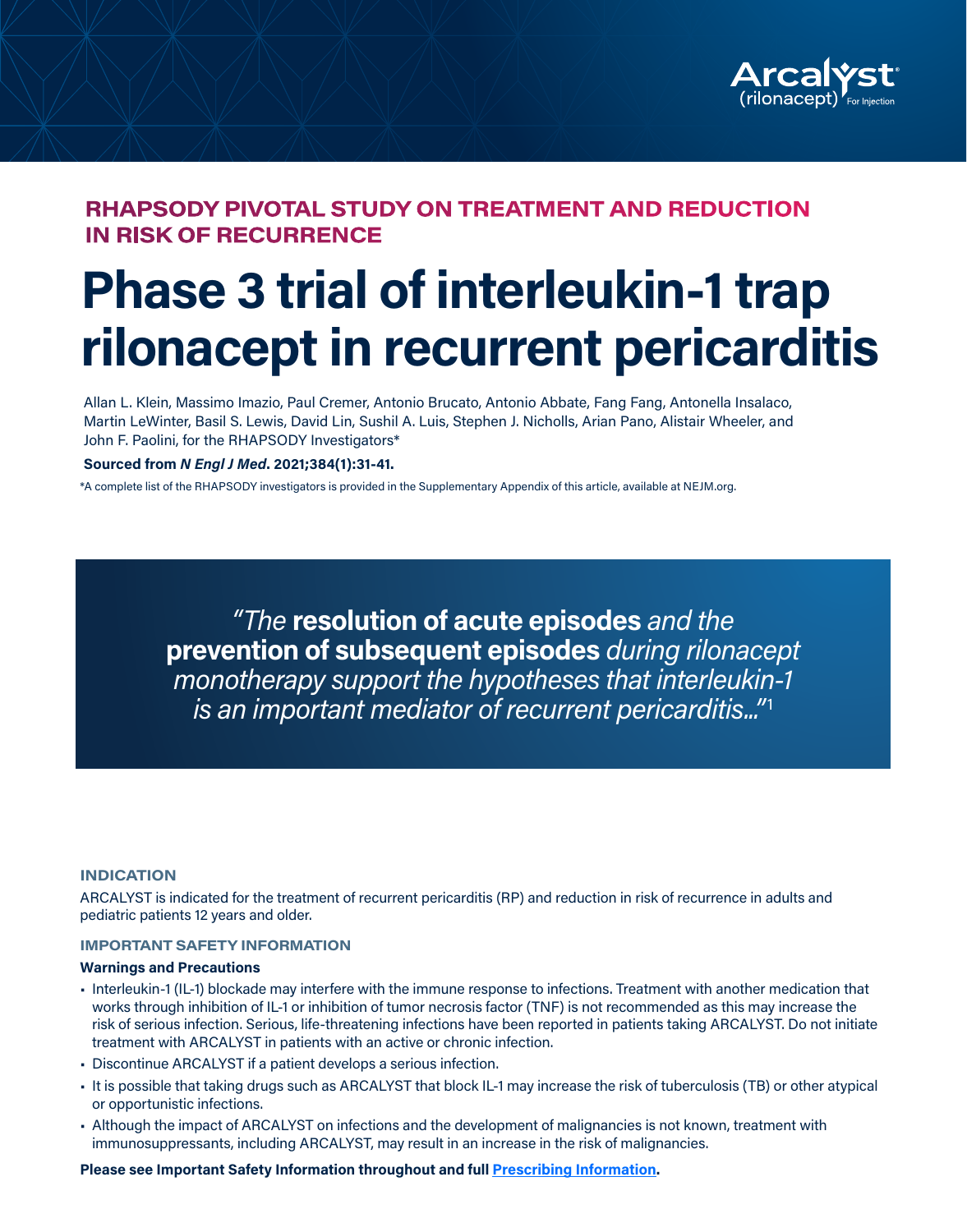### *The RHAPSODY trial tested the primary hypothesis that ARCALYST would lead to a lower risk of pericarditis recurrence than placebo.*<sup>1</sup>

### **RHAPSODY CLINICAL TRIAL DESIGN**

A Phase 3, multicenter, double-blind, event-driven, randomized-withdrawal trial of ARCALYST in patients (≥12 years of age) with acute symptoms of recurrent pericarditis and systemic inflammation despite treatment with NSAIDs, colchicine, or corticosteroids, alone or in any combination (N=86).<sup>1</sup>

| 4 weeks                                               | 12-week run-in                                                                                                | Event-driven, double-blind,<br>randomized-withdrawal (RW)                                                                                       |  | Up to 24 months                                                            |  |
|-------------------------------------------------------|---------------------------------------------------------------------------------------------------------------|-------------------------------------------------------------------------------------------------------------------------------------------------|--|----------------------------------------------------------------------------|--|
| <b>Screening</b>                                      | <b>Initiation of ARCALYST</b><br>and transition to<br>monotherapy*                                            | <b>Treatment with</b><br><b>ARCALYST or placebot</b>                                                                                            |  | Long-term extension<br>with ARCALYST                                       |  |
| • Patients<br>presenting with<br>$\geq$ 2 recurrences | • 1-week stabilization<br>• 9 weeks weaning from<br>background therapies<br>- 2 weeks ARCALYST<br>monotherapy | • 1:1 randomization to weekly<br>ARCALYST or placebo<br>• Continued until the<br>prespecified number<br>of primary efficacy events <sup>#</sup> |  | • At close of RW, eligible<br>patients were offered<br>open-label ARCALYST |  |

### **During the run-in period, patients receiving corticosteroids were effectively transitioned to ARCALYST monotherapy**<sup>1</sup>

**• 48%** (41 of 86) of patients were receiving corticosteroids at baseline2

Median time to ARCALYST monotherapy was **7.9 weeks**.\*

*"The results of this trial suggest that patients treated with rilonacept may be able to discontinue...glucocorticoids."*<sup>1</sup>

\*From traditional therapies, including NSAIDs (58 patients), colchicine (69 patients), or corticosteroids (41 patients), alone or in combination.<sup>1,2</sup> † For patients who met the prespecified clinical response criteria for ARCALYST.

‡ Primary efficacy end point was time to first recurrence in patients receiving ARCALYST compared with placebo during the randomized-withdrawal period.

NSAIDs, nonsteroidal anti-inflammatory drugs.

#### **IMPORTANT SAFETY INFORMATION (CONTINUED)**

#### **Warnings and Precautions (continued)**

- Hypersensitivity reactions associated with ARCALYST occurred in clinical trials. Discontinue ARCALYST and initiate appropriate therapy if a hypersensitivity reaction occurs.
- Increases in non-fasting lipid profile parameters occurred in patients treated with ARCALYST in clinical trials. Patients should be monitored for changes in their lipid profiles.
- Since no data are available, avoid administration of live vaccines while patients are receiving ARCALYST. ARCALYST may interfere with normal immune response to new antigens, so vaccines may not be effective in patients receiving ARCALYST. It is recommended that, prior to initiation of therapy with ARCALYST, patients receive all recommended vaccinations, as appropriate.

**Please see Important Safety Information throughout and full Prescribing Information.**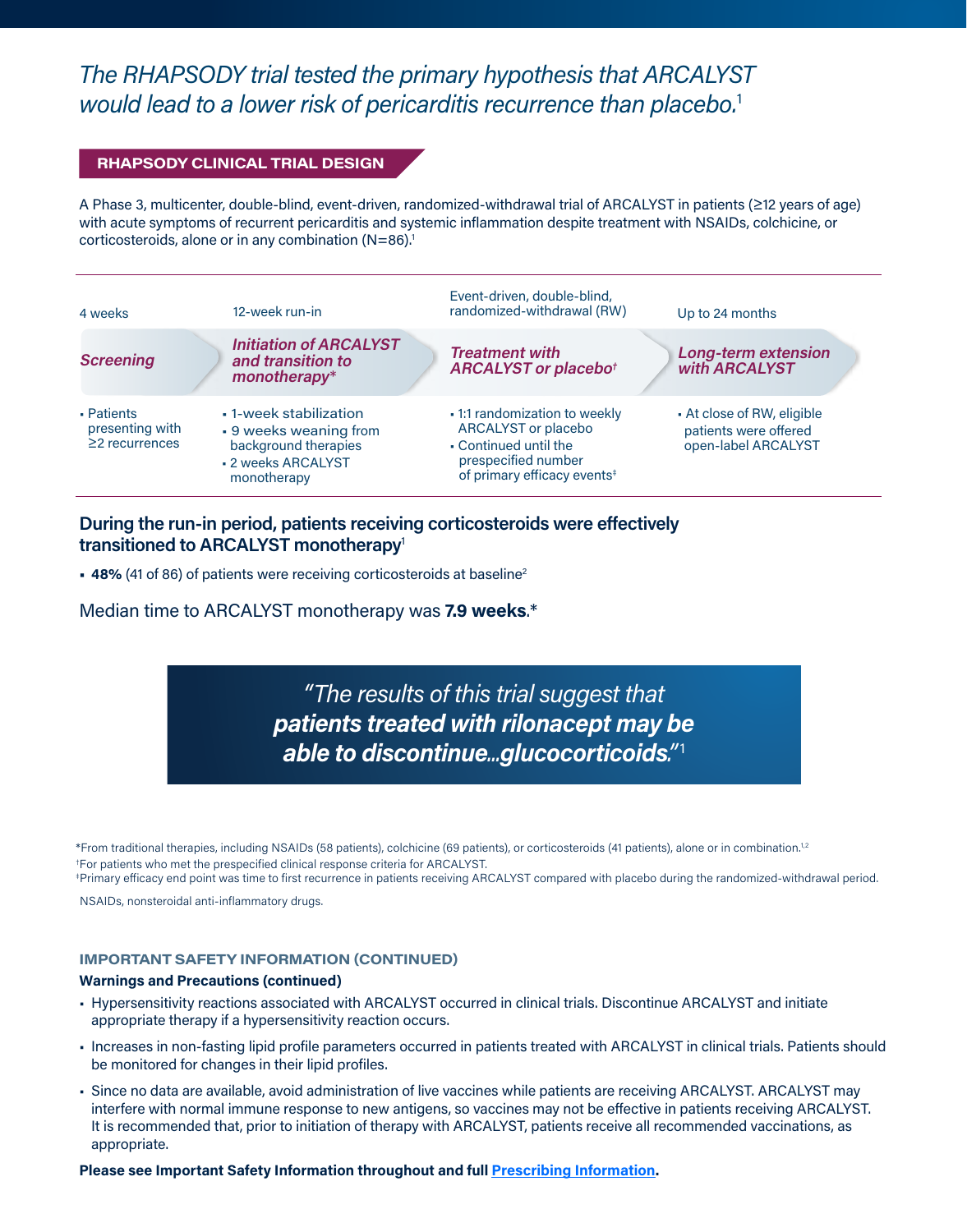

Mild 52 (60) 16 (53) 17 (55) 16 (53) 9 (29) 47 (55)

**PRIMARY END POINT**



### **Proven to reduce risk of recurrence<sup>1,2\*</sup>**

 $U$  patients (7%) in • 2 of 30 patients (7%) in the ARCALYST group had a pericarditis recurrence compared with 23 of 31 patients (74%) in the placebo group: **the 2 pericarditis recurrences in the ARCALYST group occurred during temporary treatment interruptions1**

• 1 of 2 patients in the ARCALYST group and all 23 patients in the placebo group who had a recurrence event received bailout ARCALYST: **no patient who received bailout ARCALYST had a recurrence event during the remainder of the RW period1**

### **SECONDARY END POINTS**

During the run-in period, 97% of patients taking ARCALYST experienced rapid treatment response<sup>1,2</sup>:

- Median time to pain response=**5.0 days** (95% CI: 4.0, 6.0)
- Median time to CRP normalization=**7.0 days** (95% CI: 5.0, 8.0)
- Median time to treatment response=**5.0 days** (95% CI: 4.0, 7.0)

### **Secondary end points measured at Week 16 of the RW period showed the benefit of ARCALYST**  monotherapy<sup>1,2</sup>:

- **• Persistent clinical response: 81%** of patients who received ARCALYST vs 20% who received placebo, *P*<0.001
- **• Days with no or minimal pericarditis pain: 92%** with ARCALYST vs 40% with placebo, *P*<0.0001

### **99% (74 of 75) of eligible patients chose to continue treatment with ARCALYST in the open-label, long-term extension period.1**

CI, confidence interval; CRP, C-reactive protein.

**IMPORTANT SAFETY INFORMATION (CONTINUED)** 

#### **Adverse Reactions**

• The most common adverse reactions (≥10%) include injection-site reactions and upper respiratory tract infections.

#### **Drug Interactions**

• In patients being treated with CYP450 substrates with narrow therapeutic indices, therapeutic monitoring of the effect or drug concentration should be performed, and the individual dose of the medicinal product may need to be adjusted.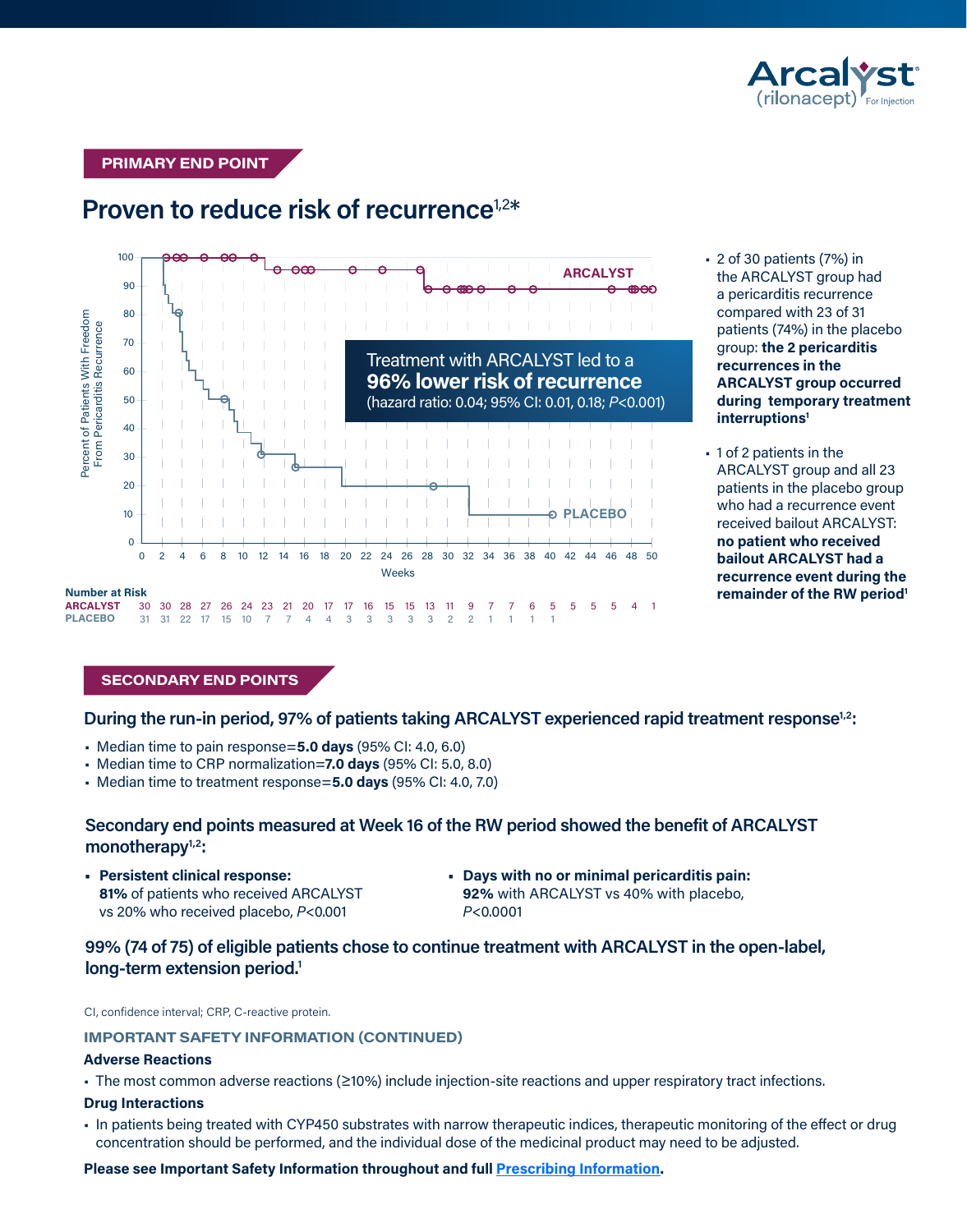| <b>ADVERSE EVENTS<sup>1*</sup></b>                                 | <b>RUN-IN</b><br><b>PERIOD</b> | <b>RANDOMIZED-WITHDRAWAL PERIOD</b> | <b>TOTAL</b><br>$(N=86)$                        |                                                                                                 |                     |              |
|--------------------------------------------------------------------|--------------------------------|-------------------------------------|-------------------------------------------------|-------------------------------------------------------------------------------------------------|---------------------|--------------|
| <b>EVENT</b>                                                       | <b>ARCALYST</b><br>$(N=86)$    | <b>ARCALYST</b><br>$(N=30)$         | <b>Including Bailout</b><br>Placebo<br>$(N=31)$ | <b>Before Bailout</b><br><b>ARCALYST</b><br>$(N=30)$<br>number of patients with event (percent) | Placebo<br>$(N=31)$ |              |
| Any adverse event                                                  | 69 (80)                        | 24(80)                              | 22(71)                                          | 24(80)                                                                                          | 13(42)              | 74 (86)      |
| Adverse events according<br>to maximum severity <sup>+</sup>       |                                |                                     |                                                 |                                                                                                 |                     |              |
| <b>Mild</b>                                                        | 52 (60)                        | 16(53)                              | 17(55)                                          | 16(53)                                                                                          | 9(29)               | 47(55)       |
| Moderate                                                           | 15(17)                         | 8(27)                               | 5(16)                                           | 8(27)                                                                                           | 4(13)               | 25(29)       |
| <b>Severe</b>                                                      | 2(2)                           | $\Omega$                            | $\Omega$                                        | $\Omega$                                                                                        | $\Omega$            | 2(2)         |
| Serious adverse event                                              | 1(1)                           | 1(3)                                | 3(10)                                           | 1(3)                                                                                            | 1(3)                | 5(6)         |
| Adverse event leading to death                                     | $\mathbf{0}$                   | $\mathbf{0}$                        | $\mathbf{0}$                                    | $\mathbf{0}$                                                                                    | $\Omega$            | $\mathbf{0}$ |
| Adverse event leading to dose<br>interruption                      | $\Omega$                       | 1(3)                                | $\Omega$                                        | 1(3)                                                                                            | $\Omega$            | 1(1)         |
| Adverse event leading to discontinuation<br>of ARCALYST or placebo | 4(5)                           | $\mathbf{0}$                        | $\mathbf{0}$                                    | $\Omega$                                                                                        | $\Omega$            | 4(5)         |
| Cancer <sup>†</sup>                                                | $\overline{0}$                 | 1(3)                                | $\Omega$                                        | 1(3)                                                                                            | $\Omega$            | 1(1)         |
| Injection-site reaction                                            | 28(33)                         | 6(20)                               | 2(6)                                            | 5(17)                                                                                           | $\Omega$            | 29(34)       |
| Infection or infestation                                           | 14(16)                         | 12(40)                              | 7(23)                                           | 12(40)                                                                                          | 3(10)               | 29(34)       |
| Upper respiratory tract infection                                  | 12(14)                         | 7(23)                               | 2(6)                                            | 7(23)                                                                                           | $\Omega$            | 19(22)       |

Injection-site reactions and upper respiratory tract infections were the most common adverse events associated with the use of ARCALYST.1§

**CONCLUSIONS**

### **Among patients with recurrent pericarditis, ARCALYST led to** rapid resolution|| **of recurrent pericarditis episodes and was** proven to reduce the risk of recurrence**<sup>1</sup>**

**To view the full study, visit ARCALYST.com/trial. Request to speak to a Clinical Sales Specialist at ARCALYST.com/HCP**

\*Patients with multiple events were counted once in each appropriate category.

† Each patient was counted once, according to the maximum severity of the adverse event.

‡ Cancer was an event of special interest.

§ Injection-site reactions included erythema, swelling, pruritus, mass, bruising, inflammation, pain, edema, dermatitis, discomfort, urticaria, vesicles, warmth, and hemorrhage.<sup>2</sup>

|| Median time to pain response=5.0 days (95% CI: 4.0, 6.0). Median time to CRP normalization=7.0 days (95% CI: 5.0, 8.0). Median time to treatment response=5.0 days (95% CI: 4.0, 7.0).

**References: 1.** Klein AL, Imazio M, Cremer P, et al. Phase 3 trial of interleukin-1 trap rilonacept in recurrent pericarditis. *N Engl J Med*. 2021;384(1):31-41. **2.** ARCALYST. Package insert. Kiniksa Pharmaceuticals (UK), Ltd; 2021.

### **Please see Important Safety Information throughout and full Prescribing Information.**



ARCALYST is a registered trademark of Regeneron Pharmaceuticals, Inc. © 2022 Kiniksa Pharmaceuticals (UK), Ltd. All Rights Reserved. 04/22 ARC-US-00086-22

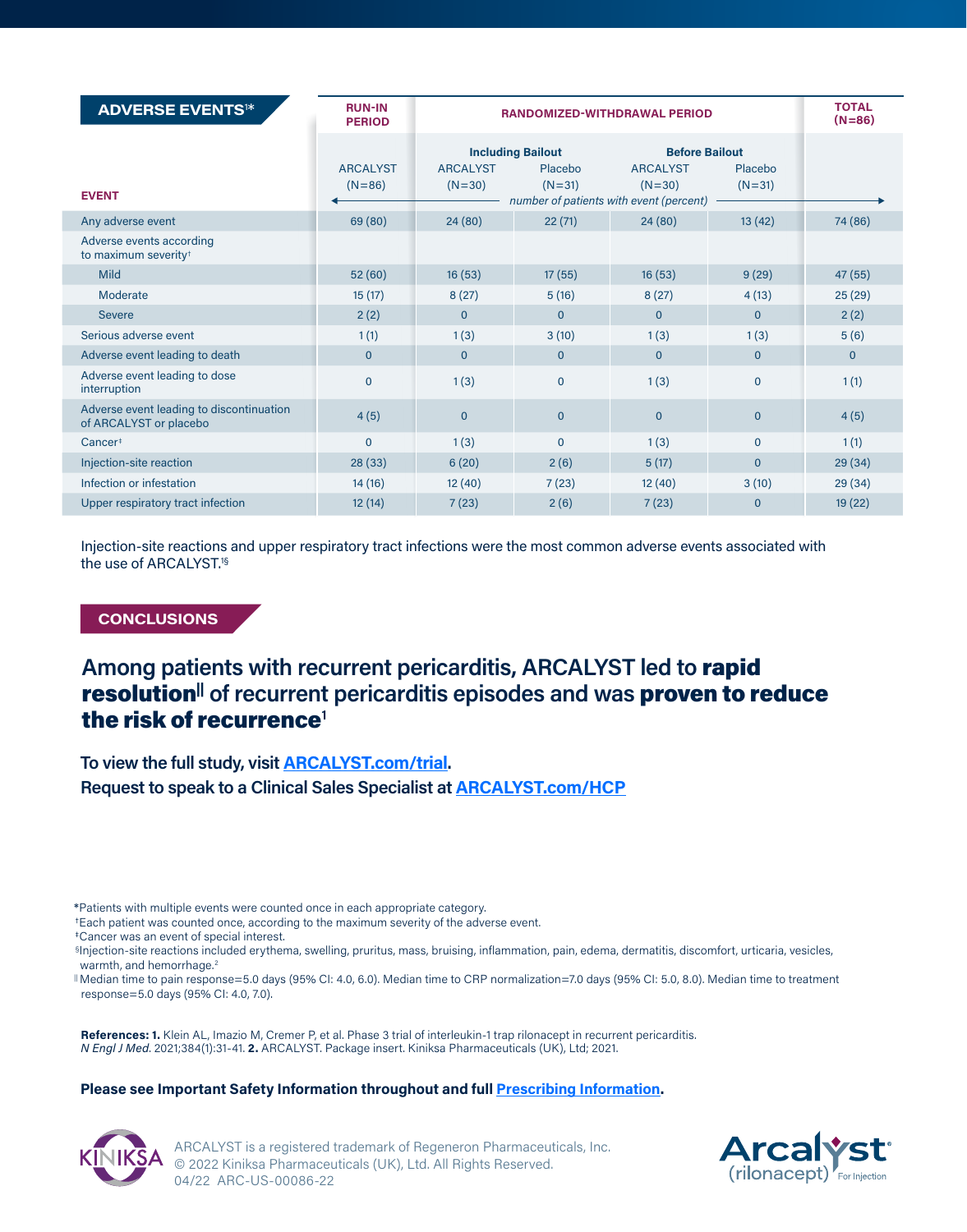## **RHAPSODY pivotal trial inclusion and exclusion criteria**



### **Key inclusion criteria at screening1 \***

- Male or female aged 12 years or older
- Diagnosed with recurrent pericarditis
- Presenting with at least a second recurrence of pericarditis
- If using NSAIDs, colchicine, or corticosteroids, alone or in any combination, doses were stable or not increased for ≥3 days prior to study drug administration

### **Key exclusion criteria at screening1 \***

- Pericarditis secondary to tuberculosis, post-thoracic blunt trauma, myocarditis, systemic autoimmune diseases (excluding Still's disease), or neoplastic, purulent, or radiation etiologies
- Pregnant, breastfeeding, or planning a pregnancy, or fathering a child during study or ≤3 months after receiving last study drug
- History of immunosuppression

### **Baseline characteristics of clinical trial participants2**

- Total population: **86**
- Mean patient age: **45 years** (range 13-78)
	- 57% female
- Diagnosis of "idiopathic" pericarditis: **73 (85%)** 
	- Remainder: post-cardiac injury pericarditis
- Mean duration of disease: **2.4 years**
- Mean pericarditis events per year: **4.4** 
	- $-$  Including the qualifying pericarditis event<sup>†</sup>
- Mean qualifying NRS pain score: **6.2**
- Mean qualifying CRP level: **6.2 mg/dL**

\*This list is not all-inclusive.

† Qualifying pericarditis event: 0-10 point Numerical Rating Scale (NRS) ≥4 and C-reactive protein (CRP) ≥1 mg/dL.

### **INDICATION**

ARCALYST is indicated for the treatment of recurrent pericarditis (RP) and reduction in risk of recurrence in adults and pediatric patients 12 years and older.

### **IMPORTANT SAFETY INFORMATION**

### **Warnings and Precautions**

- Interleukin-1 (IL-1) blockade may interfere with the immune response to infections. Treatment with another medication that works through inhibition of IL-1 or inhibition of tumor necrosis factor (TNF) is not recommended as this may increase the risk of serious infection. Serious, life-threatening infections have been reported in patients taking ARCALYST. Do not initiate treatment with ARCALYST in patients with an active or chronic infection.
- Discontinue ARCALYST if a patient develops a serious infection.

### **Please see Important Safety Information throughout and full Prescribing Information.**